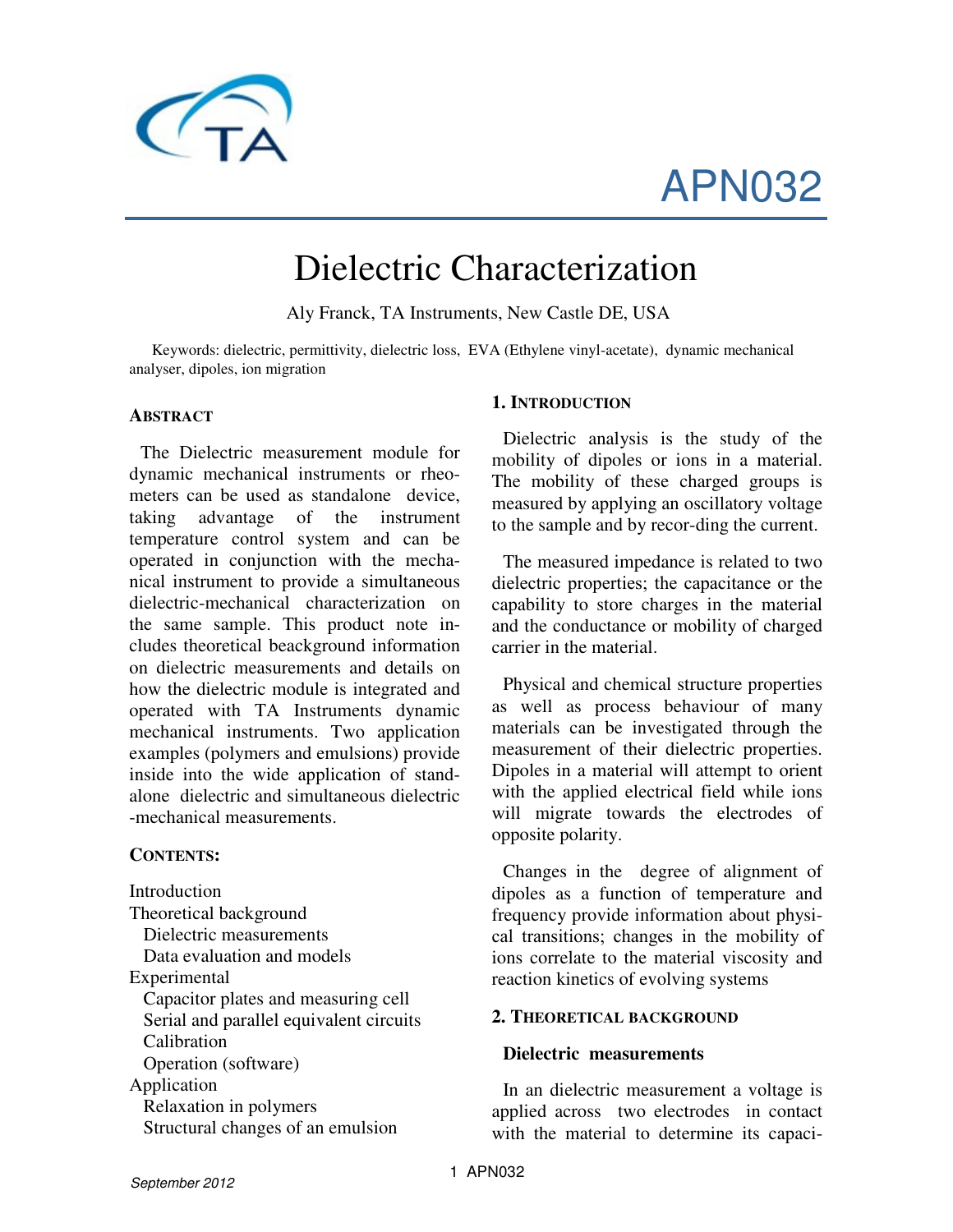tance. A material is classified as 'dielectric' if it has the ability to store energy when an external field is applied. A dielectric material increases the storage capability by neutralizing charges at the electrode. The highest charge is stored in the capacitor when the material between the plates has a high dielectric constant. The capacitance is defined as:

$$
\mathcal{C} = \mathcal{C}_o \kappa' \tag{1}
$$

<sup>κ</sup>*'* is the dielectric constant, *Co* is the capacitance in free space (vacuum).



Figure 1: A current  $I_c(t)=I_0\cos\omega t$  charges the capacitor when a sinusoidal voltage  $V(t)=V_o$ sin $\omega t$  is applied

When a sinusoidal voltage  $V(t)=V_o \sin \omega t$ is applied to a capacitor, a current  $I_c(t)$  is drawn to charge the capacitor plates (Figure 1). The charge at the electrode plates is  $Q = C_0 V$  when the medium between the plates is free space. The current is the time derivative of the charge.

$$
I_c(t) = \frac{dQ}{dt} = I_o \cos \omega t \tag{2}
$$

In addition to the charging current, a loss current component may also be present. This is the leaking current dissipated by the electrical resistance *R* in the material according to:

$$
I_l(t) = \frac{V}{R} = GV \tag{3}
$$

*G* is the conductance.

The total current drawn is the sum of the current related to the stored charges and the losses in the material when represented by a resistance in parallel with a capacity as shown in figure 2.

$$
I(t) = I_c + I_l \tag{4}
$$



Figure 2: Equivalent parallel circuit with resistance and capacity in parallel

With  $V=V_0e^{i\omega t}$  and the charge current  $Q=CV$ , (2) can be rewritten as:

$$
I_c = \frac{dQ}{dt} = \frac{dCV}{dt} = \frac{d}{dt}(CV_o e^{i\omega t})
$$

$$
= i\omega CV_o e^{i\omega t} = i\omega CV
$$
(5)

With (3) and (5) the total current can be evaluated as:

$$
I = I_c + I_l = V(i\omega C + G)
$$
 (6)

Inserting  $(1)$  into  $(5)$  gives:

$$
I = V(i\omega C_o \kappa' + G)
$$

 Integrating the loss current contributions into the dielectric constant provides:

$$
I = V(i\omega C_o \kappa' + \omega C_o")
$$
  
=  $V(i\omega C_o)(\kappa' - i\kappa'')$  (7)

 $C_0$ "/ $C_0$ = $\kappa$ " is the dielectric conductance and <sup>κ</sup>*\*=*κ*'-i*κ*"* the complex dielectric constant.

The frequency response of this circuit can be expressed in terms of the ratio of charge and loss current (figure 3):



Figure 3:  $I_c$  is out of phase and  $I_l$  is in phase with the applied voltage

$$
\frac{I_c}{I_l} = \tan \theta \Rightarrow \frac{I_l}{I_c} = \tan \delta = D = \frac{1}{Q}
$$
 (8)

2 APN032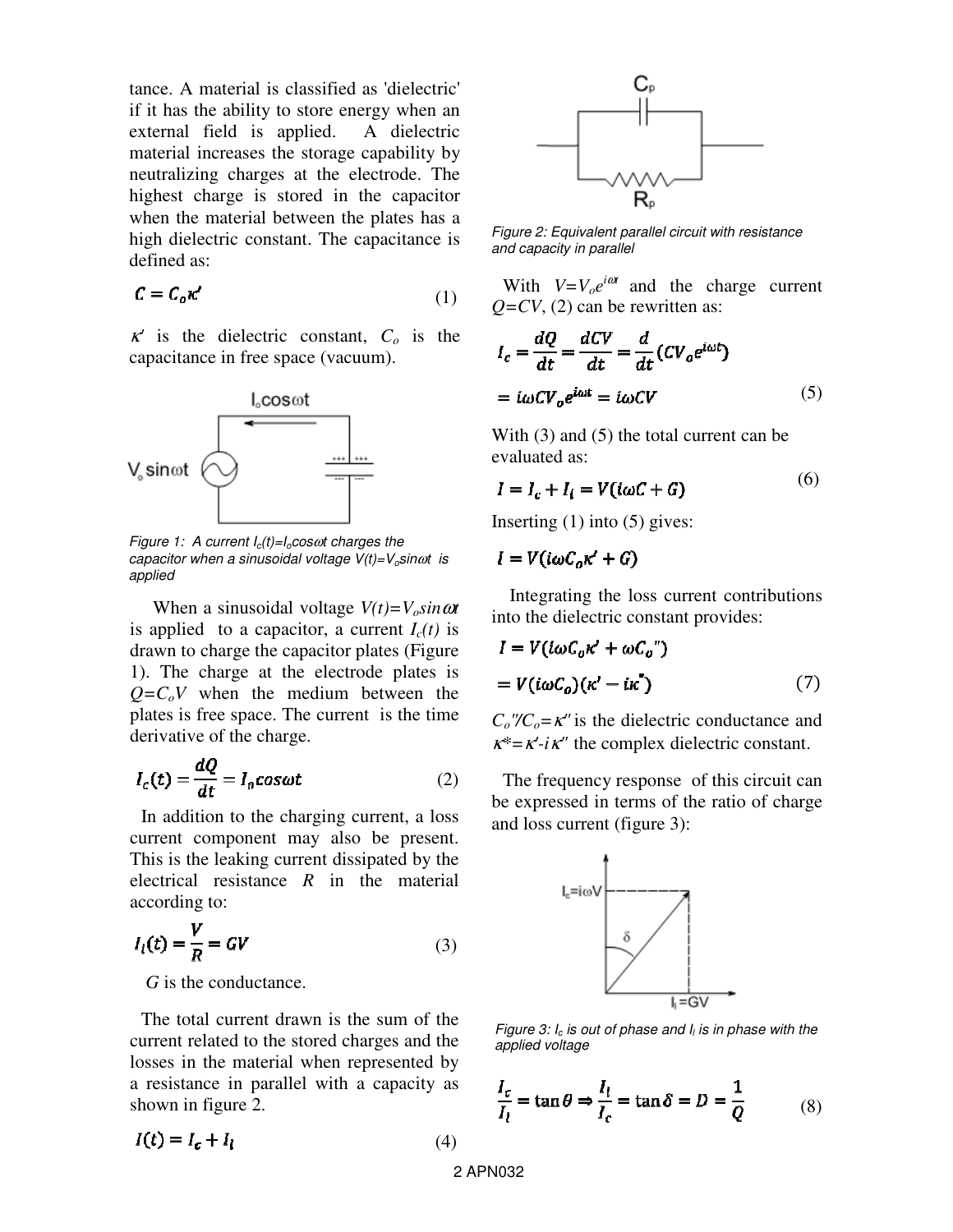*D* is the dissipation factor, *Q* is referred to as quality factor. Note that the loss current is in phase and the charge current is out of phase with the applied voltage (figure 3).

 In a parallel plate capacitor with surface area A and plate separation *d*, neglecting fringing effects at the border, the capacitance for free space is defined as:

$$
C_o = \frac{A}{d} \varepsilon_o \quad and \quad C = \frac{A}{d} \varepsilon \tag{9}
$$

 $\epsilon$ <sup>o</sup> and  $\epsilon$  are the permittivity for vacuum respectively the dielectric material. The relative permittivity is defined as:

$$
\frac{\varepsilon}{\varepsilon_o} = \varepsilon_r = \frac{C}{C_o} \Rightarrow C = C_o \varepsilon_r \tag{10}
$$

Comparison with (1) provides:

$$
C = C_o \kappa' = C_o \varepsilon_r' = C_o \frac{\varepsilon'}{\varepsilon_o}
$$
 (11)

Note that the relative storage permittivity is equivalent to the dielectric constant.

The current density J, equal to the total current *I* per surface area *A* can be for-



Figure 4: Inphase and Out of phase component of the current density

mulated using (9), (7) and the field strength  $E=V/d$  (figure 4) as follows:

$$
J = \frac{I}{A} = V(i\omega \varepsilon_r' + \omega \varepsilon_r") \frac{\varepsilon_o}{d}
$$
  
=  $(i\omega \varepsilon' + \omega \varepsilon")E$   
=  $\varepsilon^* \frac{dE}{dt} = J_l - iJ_c$  (12)

# **Data interpretation and models**

A dielectric material increases the storage capacity of a capacitor by neutralizing charges at the electrode surface which otherwise would have contributed to the external field (figure 5). Only the free charges contribute to the voltage according to:

$$
\frac{Q}{\kappa'} = C_o V \tag{13}
$$



Figure 5: Bound and free charges at the electrode surface

 The bound charges *Q(1-1/*κ*')* are neutralized by the dielectric medium.These bound charges give rise to the sample polarization.

The ratio of bound and free charge density is referred to as electric susceptibility of a dielectric material.

Two electric charges of opposite polarity *+/-Q* separated by a distance *d* represent a dipole of moment  $\mu = Qd$ .  $\mu$  is a vector pointing from the negative to the positive pole. In materials, dipoles manifest themselves by charge asymmetries that exist in molecules or molecule fragments.

If an electric charge is placed in an electrostatic field it is subjected to a force. Accordingly if an external electric field is applied to a material, the dipole fragments will align themselves and partially cancel the effects of the electric field as shown in figure 5. The time that it takes for the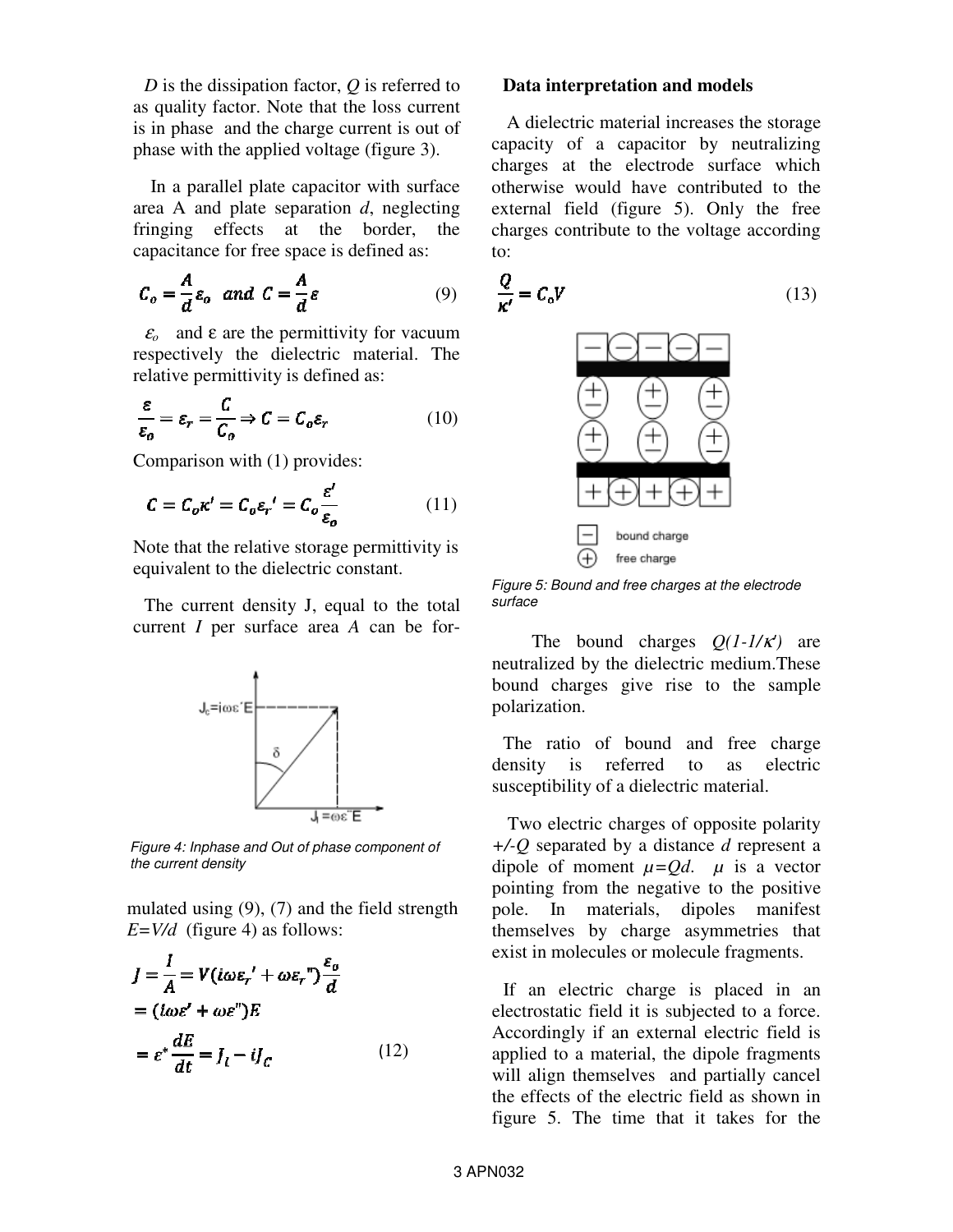dipole to align varies and depends on the physical properties of the material and the external conditions such as temperature and pressure. Steric hindrance prevents dipoles from fully reorientating in response to the electric field.

This is especially true for solid (semicrystalline and amorphous polymers) where the polymer chains are rigid so that the dipoles can only reorient slightly, which results in a lower dielectric constant and loss factor. Polymers in a rubbery or viscous flow state have higher dipole mobility and therefore higher dielectric constants i.e. loss factor.

Note that the applied electrical field can also induce dipoles in polymers that do not have intrinsic permanent dipole moments. The ability to 'polarize' the molecular structure depends on the chemical properties of the material and the environment.

 When mobile charged carriers such as ions or free electrons are present in a material, they are attracted by the negative i.e. positive electrode. When they overcome the Brownian motion, they drift towards the electrodes - this is referred to as conduction. As the charged species travel through the material, they are slowed down by the surroundings, the slower the ions travel, the higher the resistance. Often the dielectric response consists of both dipole reorientation and conduction, the effects overlap and cannot be distinguished from each other.

 A primary goal of dielectric spectroscopy is to characterize relaxation phenomena in materials. Similar to the mechanical spectroscopy, the reorientation of dipoles can be associated with transitions in polymer materials such as the glass transition. The simplest model to descibe the frequency dependence of the permittivity is the Debye model, which is based on a 'hindred reorientation' of dipoles for a single relaxation mechanism.

 The relative permittivity can be expressed for a single relaxation time t:

$$
\varepsilon_r = \varepsilon_\infty + \frac{\varepsilon_o - \varepsilon_\infty}{1 + i\omega\tau}
$$
 (14)

 $\varepsilon_{\infty}$  and  $\varepsilon_{0}$  are the permittivities in the 'unrelaxed' and 'releaxed' state. Since dipole orientation and conduction mechanisms can contribute to the dielectric response, a conduction term is often incorporated into the Debye model. Including the conduction term and splitting in real and imaginary components gives the following expresions for the relative permittivity:

$$
\varepsilon'_{r} = \varepsilon_{\infty} + \frac{\varepsilon_{o} - \varepsilon_{\infty}}{1 + (\omega \tau)^{2}}
$$
(15)

$$
\varepsilon^{\prime\prime}{}_{r} = \frac{\sigma}{\omega \varepsilon_{o}} + \frac{(\varepsilon_{o} - \varepsilon_{\infty})\omega \tau}{1 + (\omega \tau)^{2}} \tag{16}
$$

These functions are plotted in figure 6. The conductivity term is responsible for the low frequency tail in the dielectric loss. <sup>ε</sup>*<sup>o</sup>* corresponds to the relative permittivity when all dipoles have reached maximum reorientation and  $\varepsilon_{\infty}$  is the permittivity when the frequency is so high, that the dipoles are



Figure 6: Debye model: Permittivity and loss factor. Cole-Cole plot with ion conduction term ('tail' in complex permittivity)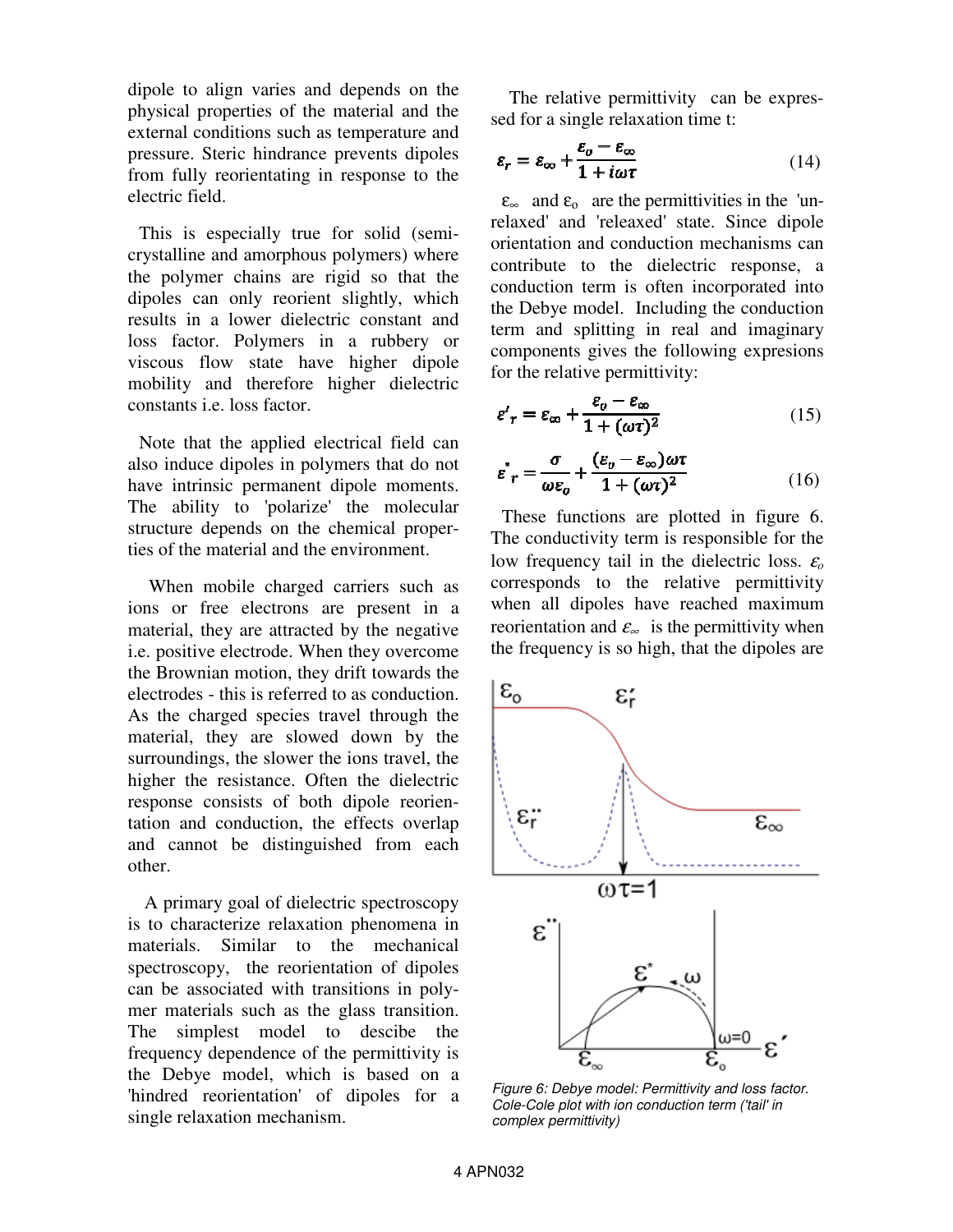unable to keep up with the external field. Note that the conductivity term adds the straight line in the Cole-Cole plot when  $\varepsilon'$ =  $\varepsilon_{0}$ . The maximum loss factor, associated with energy absorption or dampoing by the material, is indicated by the peak at  $\omega = 1/t$ .

 The Debye model with one single relaxation time is qualitative at best. Most relaxation phenomena in materials are represented by more than one relaxation time. A generalization of the Debye model has been proposed by Cole and Cole. Ignoring the conductivity term, they added an empirical fitting factor,  $\alpha$  in (14) such that:

$$
\varepsilon_r = \varepsilon_\infty + \frac{\varepsilon_o - \varepsilon_\infty}{1 + (i\omega\tau)^{1-\alpha}}\tag{17}
$$

Whereas the Debye model shows a perfect semicircle in figure 6, does the Cole-Cole model allow a compressed semicircle with the center below the ε*'* axis.

 Another empirical modification with two fit parameters has been introduced by Havriliak and Negami to allow both flatness and unsymmetricak skew for the Cole-Cole plot.

$$
\varepsilon_r = \varepsilon_\infty + \frac{\varepsilon_o - \varepsilon_\infty}{[1 + (i\omega\tau)^\alpha]^b}
$$
(18)

## **3. EXPERIMENTAL**

#### **Parallel plate electrode:**

In a dielectric measurement, a sample is placed in contact with two electrodes and a time-varying (sinusoidal) voltage is applied across the electrodes. From the measured current and the applied voltage an electrical impedance is obtained which is then converted to sample permittivity by incorporating the electrode geometry.

 The impedance measurement can be accomplished using a frequency response analyzer or an impedance bridge. The frequency response analyzer measures the voltage and current signal, the impedance bridge (LCR meter) uses an adjustable impedance to balance the impedance of the sample. The later is most commonly used for dielectric instruments in the frequency range from  $10^{-3}$  to  $10^7$  Hz.

 In a plate-plate arrangement, the sample is placed between disc shaped electrodes with an area *A* and a separation *d*. Assuming that boundary or fringing effects are negligible and the space between the electrodes is vacuum, the capacitance  $C<sub>o</sub>$  of the capacitor is :

$$
C_o = \frac{A\varepsilon_o}{d} \tag{19}
$$

 $e_0$  is the permittivity of free space and has a value of 8.8452pF/m.

Note: Instead of parallel plate electrodes, concentric cylinder electrodes can be used. The capacitance  $C<sub>o</sub>$  in this case has to be calculated as follows:

$$
C_o = \frac{2\pi l \varepsilon_o}{\ln(b/a)}
$$
 (20)

*b* is the outer electrode radius, *a* the inner electrode radius and *l* the electrode length.

 Parallel plate electrodes have become common practice to measure a solid or melt sample specimen of flat circular disc shape. Soft solids and liquid samples can be measured in a parallel plate arrangement as well. It is however essential that the area and the thickness is known accurately in order to obtain the correct values for the capacitance and the resistance. Good electrical contact between sample and electrode plates has to be ensured in order to avoid error due to trapped air; an additional capacitance in series with the sample would be introduced. This is less a problem for liquid samples than for solid materials. A metal film can be evaporated on solid disc samples to improve contact and minimize errors.

 While performing temperature scans, the density of the material changes and consequently the sample gap. The Axial control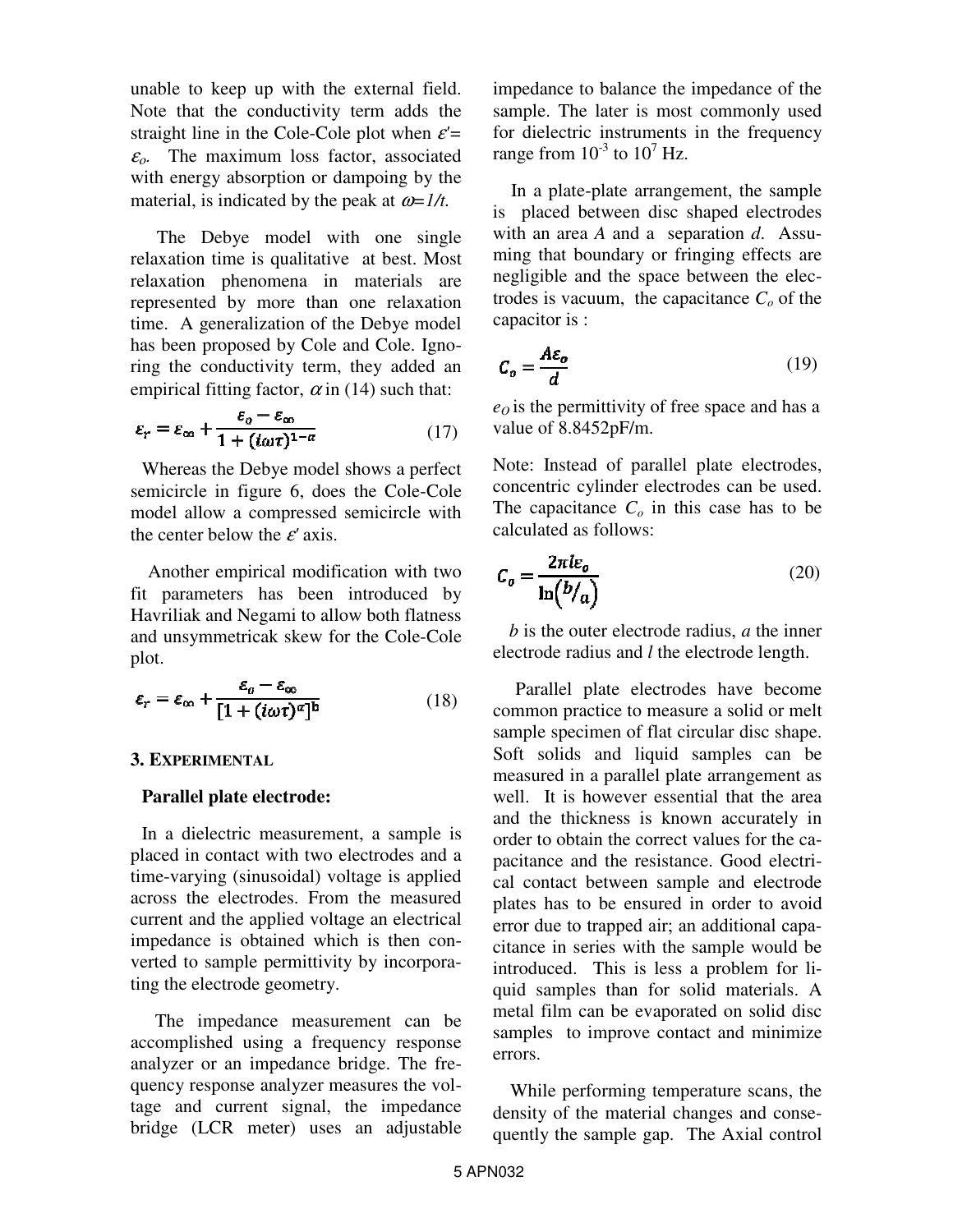feature of the rheometer can be used to control the sample gap throughout the experiment and correct for gap changes during the measurement.

 The flow of the electrical field at the sample edge (see figure 1) is not perpendicular. Stray capacitance is formed at the



Figure 7: Stray capacitance due to fringe effects. Guard ring design to eliminate fringe effects.

edges of the electrodes causing an increase of the measured capacitance.

A solution is to use a guard electrode. The guard absorbs the electric field at the edge and the capacitance measured between the plate is only composed of the current that flows through the dielectric material.

#### **Equivalent parallel and series circuits**

When analyzing the measured impedance it is advantageous to consider the test sample being equivalent to a capacitance *C* in parallel with a resistance. *C* and and *R* are frequency dependent.

 For the equivalent circuit of capacitance and resistance in parallel, the electrical



Figure 8: Parallel R-C circuit

admittance (inverse of the impedance) is given by (see figure 8):

$$
Y^* = \frac{I^*}{V^*} = \frac{1}{Z^*}
$$
  
=  $\frac{1}{Z_r^*} + \frac{1}{Z_c^*} = \frac{1}{R_p} + i\omega C_p$  (21)

Rearranging in terms of the impedance *Z\*=Z'+iZ"*, and extracting the real and imaginary components provides:

$$
Z' = \frac{R_p}{1 + \omega^2 R_p^2 C_p^2}
$$
 (22)

$$
Z^{"} = \frac{\omega R_p^2 C_p}{1 + \omega^2 R_p^2 C_p^2}
$$
 (23)

The dissipation factor *D* is the ratio of the imaginary and real part of the admittance:

$$
D = \frac{Im(Y^*)}{Re(Y^*)} = \frac{1}{R_p C_p \omega}
$$
 (24)

Note that combining the equations (22) and (23) yields the equation for a circle with radius *Rp/2*

$$
\left(Z' - \frac{R_p}{2}\right)^2 + \left(Z'\right)^2 = \frac{R_p^2}{4}
$$
 (25)

 The circle is centered at *Z'=Rp/2 and Z" =0.* The representation of *Z"* as a function of *Z'* is referred as Cole-Cole plot. Replacing the complex current with *I\*=[i*<sup>ω</sup>  $\varepsilon^4 + \omega \varepsilon^{\alpha}$ *[C<sub>o</sub>V\** in equation (21) gives for the real and imaginary components of the complex permittivity <sup>ε</sup>*\** after rearrangement:

$$
\varepsilon' = \frac{C_p}{C_o} \qquad \varepsilon'' = \frac{1}{R_p C_o \omega} \tag{26}
$$

Inserting  $C_o = A \varepsilon / d$  provides the equations used to calculate the experimental results:

$$
\varepsilon' = \frac{dC_p}{A\varepsilon_o} \qquad \varepsilon'' = \frac{d}{R_p A\varepsilon_o \omega} = \frac{dG_p}{A\varepsilon_o \omega}
$$
  

$$
\tan \delta_{\varepsilon} = \frac{\varepsilon''}{\varepsilon'} = \frac{1}{\omega R_p C_p} \tag{27}
$$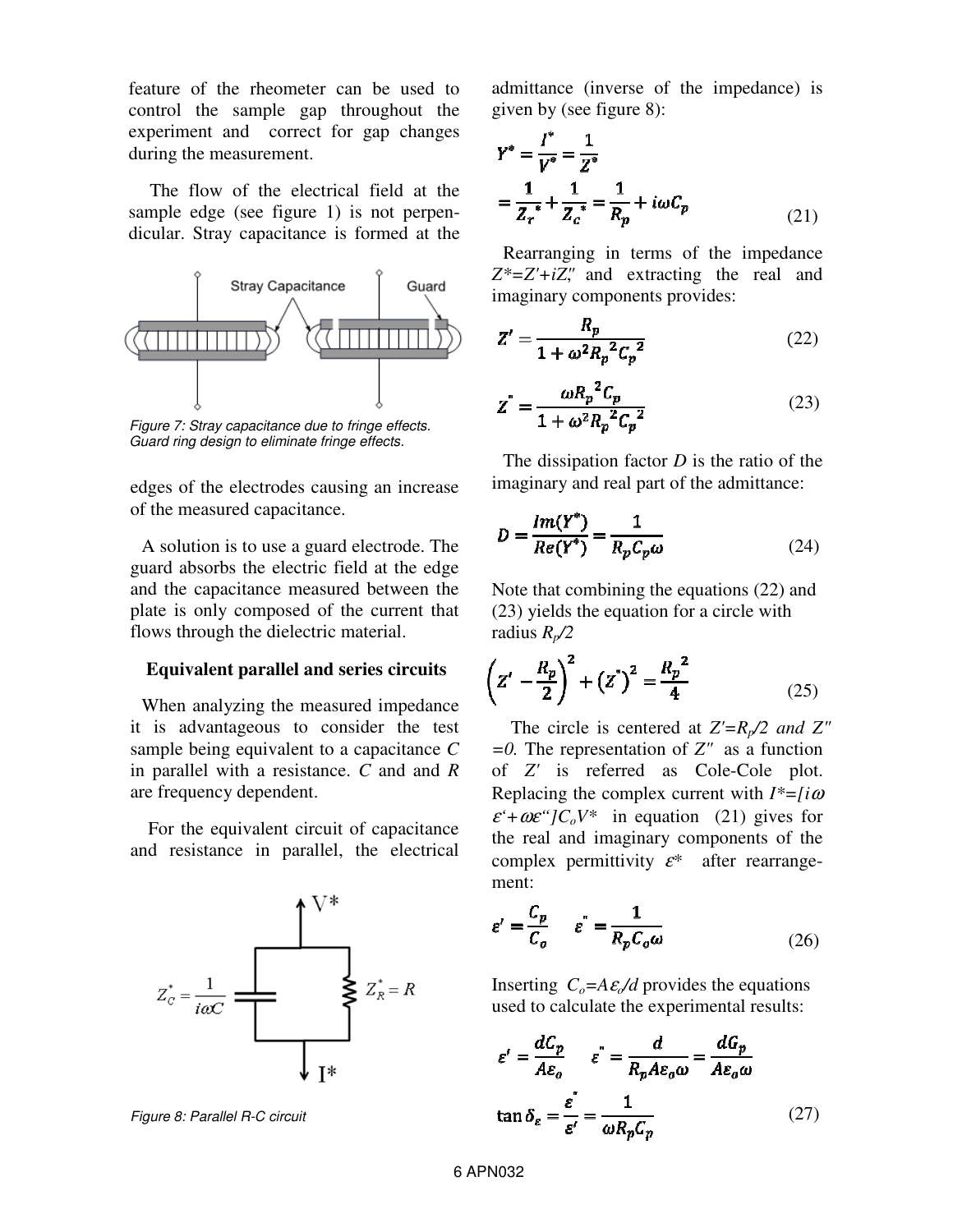$G_p = I/R_p$  is the conductance of the equivalent parallel circuit.  $R_p$  and  $C_p$  are obtained from the impedance bridge (LCR meter).

 When the impedance *Z\* <100K*Ω*,* a serial equivalent circuit is preferred as it allows a more accurate determination of the capacitance. The impedance of the equivalent serial circuit (see figure 9) is:

$$
Z^* = Z_c^* + Z_R^* = R_s + \frac{1}{i\omega C_s}
$$
 (28)

With

$$
I^* = [i\omega\varepsilon' + \omega\varepsilon^*]C_o V^* = \frac{V^*}{Z^*}
$$
 (29)

following expressions for the permittivity can be obtained:

$$
\varepsilon' = \frac{C_s}{C_o (1 + \tan^2 \delta)}
$$
  

$$
\varepsilon'' = \frac{R_s C_s^2 \omega}{C_o (1 + \tan^2 \delta)}
$$
  

$$
\tan \delta_{\epsilon} = R_s C_s \omega
$$
 (30)

The equivalent parallel and series capacitance are related as follows



Figure 9: Serial R-C circuit

$$
C_p = \frac{C_s}{(1 + \tan^2 \delta)}
$$
  

$$
R_p C_p = \frac{1}{R_s C_s \omega^2}
$$
 (31)

When  $\delta > 0$  (conductance G  $\sim$  0), the capacitance  $C_p=C_s$ .

#### **Calibration**

The relative permittivity is referenced to the capacitance of free space. However because of fringe effects, the measured capacitance does not only depend on the gap but also of the geometry ratio *d/R*. Evidently fringe effects decrease with decreasing gap at constant plate radius. For the 25mm plate electrodes included in the dielectic option, the reported permittivity value of air is obtained at a gap of approximately 0.7mm (Figure 10).

In order to compensate for contributions and losses in the connectors and cables, it is also important to calibrate the LCR meter when the electrodes are separated enough to be independent (open) and when they are in contact (short). As such only sample contributiuons are measured.

The TRIOS software does not calculate the relative permittivity. However the dielectric plate setup can be calibrated with air or any other fluid with known relative permittivity as a function of plate separation. When parameterizing this relationship, a calibration factor can be easily calculated using the 'user defined variable' capabilities in TRIOS.

 Figure 10 shows the calibration factor defined as  $(\epsilon_{\text{Measured}}/\epsilon_{\text{Reported}})$  for the standard 25mm dielectric plate assembly.



Figure 10: Calibration curve of air as a function of the gap for the standard 25mm dielectric plates with the furnace closed. The measured permittivity of air equals to the reported permittivity of air (8.854 pF/  $m$ ) at a gap of  $\sim$  0.7mm.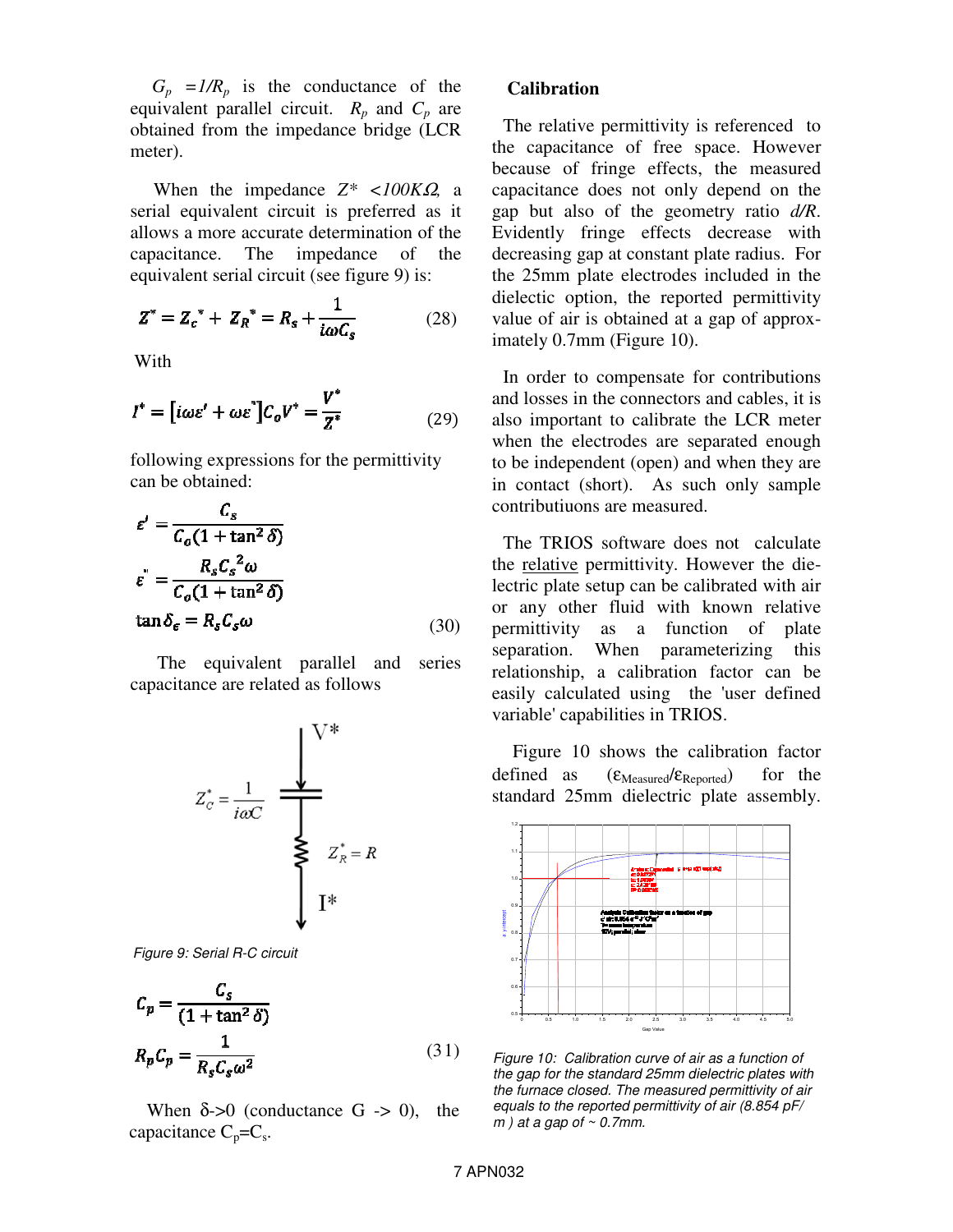Note that all measurements were performed with the furnace closed. The calibration curve was fittet with an exponential function according to:

$$
cf = a + (b - a) \left( 1 - e^{-\theta^{ap}}/c \right) \tag{32}
$$

# **Operation**

 The dielectric module as part of the rheo -meter system is controlled by the rheometer operation software TRIOS. The software offers three types of operation modes: standalone dielectric measurements, combined DMA and dielectric measurments and simultaneous single dielelectric measurements in conjunction with other rheological test modes.

The standalone version does only perform dielectric measurements, however the axial force control of the rheometer is active and provides gap and axial force information. The tests can be run as single frequency sweep, isothermal continuous sweeps, temperature ramps or temperature steps. The dielectric frequency can be changed linear, logarithnmic or discrete.

The combined (hybrid) dielectric/mechani -cal analysis DEA/DMA uses the same test modes as the standalone version, however a dynamic mechanical deformation at selected frequency and strain is applied at the same time the dielectric measurement is performed.

The simultaneous single dielectric measurement can be combined with any other test mode. The dielectric measurement conditions are set in a conditioning step prior to the mechanical testing mode. The simultaneous dielectric mode can be used to follow changes in a material as a result of the mechanical testing. Note that when combined with transient or flow tests, the total rotation (speed) is limited to avoid breaking the electrode cable connected to the upper or lower test geometry.



Figure 11: EVA with 60% ethylene. Temperature ramp from 100 to -50°C. The dynamic mechanical frequency is 1Hz ; the simultaneous dielectric frequencies are of 200, 2000, 20000, 200000 and 2000000 Hz

#### **APPLICATIONS**

# **Characterizing relaxations in polymers (ethylene vinyl acateate)**

 3 EVA polymers with an ethylene content of 60, 77 and 82% have been tested using the hybrid DEA/DMA test. This test mode performs a dynamic mechanical test at one oscillation frequency while sweeping a range of dielectric frequencies simultaneously. Figure 11 shows the combined DMA and DEA response in the temperature range from 100 to  $-50^{\circ}$ C for the ethylene vinyl acetate with an ethylene contenet of 60%.

 The melting point of the crystals in the copolymer exhibit a sharp transition around



Figure 12: EVA with 77% ethylene. Temperature ramp from 100 to -50  $\mathbb C$ . The mechanical frequency is 1Hz and the simultaneous dielectric frequencies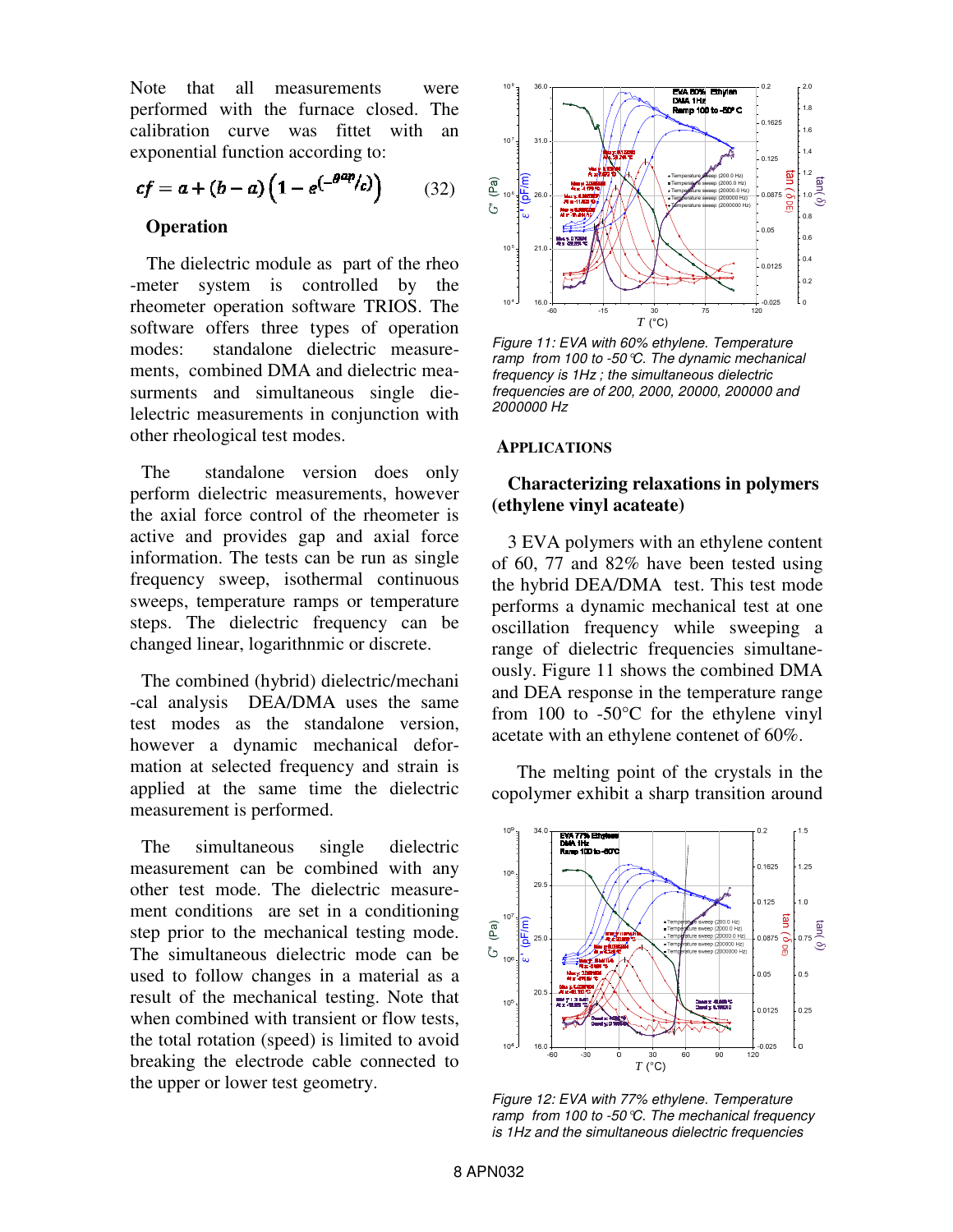

Figure 13: EVA with 82% ethylene. Temperature ramp from 100 to -50°C. The mechanical frequency is 1Hz and the simultaneous dielectric frequencies are 200, 2000, 20000, 200000 and 2000000 Hz

30°C in the mechanical response, however this transition does not show in the dielectric response. The glass transition appears in the mechanical response around -20°C. This transition is also picked up by the dielectric measurement, the transition temperature increasing with increasing dielectric frequency from -15.5 to 27.7°C.

The melting point for the copolymer with 77% ethylene shifts from 29°C to 49.9°C and the glass transition shows a broad peak in the mechanical response at 19.5°C in figure 12.

 In addition, the mechanical loss exhibits a shoulder around 4.1°C which is also not present in the dielectric response. The dielectric transitions are shifted to lower temperature.

 For the sample with 82% of ethylene (figure 13), the dielectric transitions are shifted further to lower temperature. The melting point of the crystals shifted up to 64°C. For this composition two small separate glass transitions exist in the mechanical response at -24 and at 23.7°C.

Table 1 summarizes the experimental findings. Mechanical testing is very sensitive to the presence of the crystalline segments of ethylene in the EVA copolymer. The melting point increases with the con-

| Ethylen<br>content    | 60%           | 77%     | 82%     |
|-----------------------|---------------|---------|---------|
| 2000000 Hz            | 27.7          | 20.8    | 18.0    |
| 200 000 Hz            | 7.7           | 5.3     | 2.5     |
| 20 000 Hz             | $-4.2$        | $-5.7$  | $-8.2$  |
| 2 000 Hz              | $-11.8$       | $-12.8$ | $-14.7$ |
| 200 Hz                | $-15.5$       | $-16.8$ | $-18.8$ |
| 1Hz low<br>transition | -22 (-<br>19) | $-19.5$ | $-24$   |
| 1Hz shoulder          |               | 4.1     | 23.7    |
| 1Hz onset             | 29            | 49.9    | 64      |

Table 1: Glass transitions and melting transitions for the 3 EVA copolymers with 60, 77 and 82% ethylene content (Tg of PVAc ~30  $\mathcal{C}$ , of PE~-125  $\mathcal{C}$ ).

tent of the semi-crystalline ethylene in the copolymer. This transition is not picked up by the dielectric measurement. The glass transition of the copolymer shows at -22°C for the copolymer with 60% ethylene. At 77% this glass transition becomes broader with a shoulder at 4.1<sup>o</sup>C. At 82% ethylene content, two separate peaks exist at -24.0°C and 23.7°C. The shoulder and the second peak are probably due to chain rearrangements or relocations in the crystal structure of the polyethylene, which separate out



Figure 14 : Temperature ramp of 3 EVA samples with an ethylene content of 60, 77 and 82%. The mechanical (1Hz) and dielectric (2000Hz) response isare shown